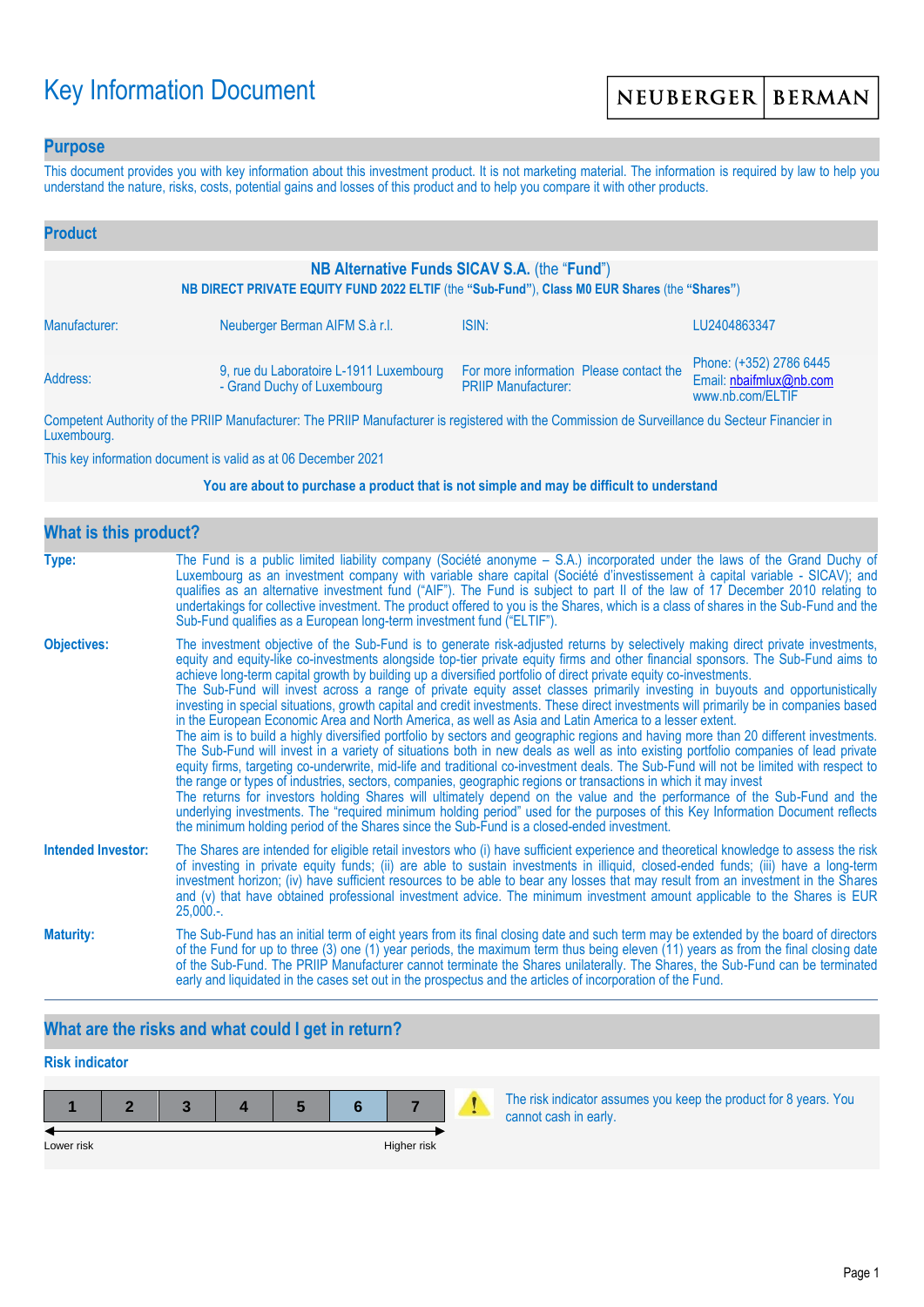The summary risk indicator ("SRI") is a guide to the level of risk of this product compared to other products. It shows how likely it is that the product will lose money because of movements in the markets or because we are not able to pay you. We have classified this product as class 6 out of 7, which is a high risk class. This rates the potential losses from future performance at a high-level, and poor market conditions impact the capacity of the Sub-Fund to pay you. **Be aware of currency risk. In some circumstances, you may receive payments in a different currency, so the final return you will get may depend on the exchange rate between** 

#### **the two currencies. This risk is not considered in the indicator shown above.**

If the currency of the Shares is different from the currency of the Sub-Fund, exchange rate fluctuations will affect the return on investment. Also, the Sub-Fund will make investments in different currencies. This product does not include any protection from future market performance so you could lose some or all of your investment. If the Sub-Fund is not able to pay you what is owed, you could lose your entire investment.

#### **Performance Scenarios**

**Market developments in the future cannot be accurately predicted. The scenarios shown are only an indication of some of the possible outcomes based on recent returns. Actual returns could be lower.**

| Investment 10 000 EUR        |                                              |               |
|------------------------------|----------------------------------------------|---------------|
| <b>Scenarios</b>             | 8 years<br>(minimum required holding period) |               |
| <b>Stress Scenario</b>       | What you might get back after costs          | 7 653.91 EUR  |
|                              | Average return each year                     | $-3.29%$      |
| <b>Unfavourable Scenario</b> | What you might get back after costs          | 14 533,60 EUR |
|                              | Average return each year                     | 4.78%         |
| <b>Moderate Scenario</b>     | What you might get back after costs          | 17 007.65 EUR |
|                              | Average return each year                     | 6.86%         |
| <b>Favourable Scenario</b>   | What you might get back after costs          | 19 692.47 EUR |
|                              | Average return each year                     | 8.84%         |

This table shows the money you could get back over the next 8 years (recommended holding period), under different scenarios, assuming that you invest 10 000 EUR. The scenarios shown illustrate how your investment could perform. You can compare them with the scenarios of other products. The scenarios presented are an estimate of future performance based on evidence from the past on how the value on this investment varies, and are not an exact indicator. What you get will vary depending on how the market performs and how long you keep the product. The stress scenario shows what you might get back in extreme market circumstances, and it does not take into account the situation where we are not able to pay you. The figures shown include all the costs of the product itself, but may not include all the costs you pay to your advisor or distributor. The figures do not take into account your personal tax situation, which may also affect how much you get back.

#### **What happens if Neuberger Berman AIFM S.à r.l. is unable to pay out?**

Losses are not covered by an investor's compensation or guaranteed scheme. The investor may not face a financial loss due to the default of the PRIIP Manufacturer.

Brown Brothers Harriman (Luxembourg) S.C.A (the "Depositary") will perform safekeeping duties for the Fund's assets. In the event of the insolvency of the PRIIP Manufacturer, the Fund's assets in the safekeeping of the Depositary will not be affected. However, in the event of the Depositary's insolvency, or someone acting on its behalf, the Fund may suffer a financial loss. However, this risk is mitigated to a certain extent by the fact the Depositary is required by law and regulation to segregate its own assets from the assets of the Fund. The Depositary will also be liable to the Fund and the investors for any loss arising from, among other things, its negligence, fraud or intentional failure properly to fulfil its obligations (subject to certain limitations).

#### **What are the costs?**

The Reduction In Yield ("RIY") shows what impact the total costs you pay will have on the return you might receive and may reduce the growth of your investment ("Impact on Return"). The total costs take into account one-off, ongoing and incidental costs. The amounts shown below are the cumulative costs of the product itself, at the recommended holding periods. The figures assume that you invest 10 000 EUR. The figures are estimates and may change in the future.

#### **Costs over Time**

The person selling you or advising you about this product may charge you other costs. If so, this person will provide you with information about these costs, and should show you the impact that all costs will have on your investment over time.

| Investment 10 000 EUR           | If you cash in after 8 years |
|---------------------------------|------------------------------|
| <b>Total costs</b>              | 2918.40 EUR                  |
| Impact on return (RIY) per year | 3.65%                        |